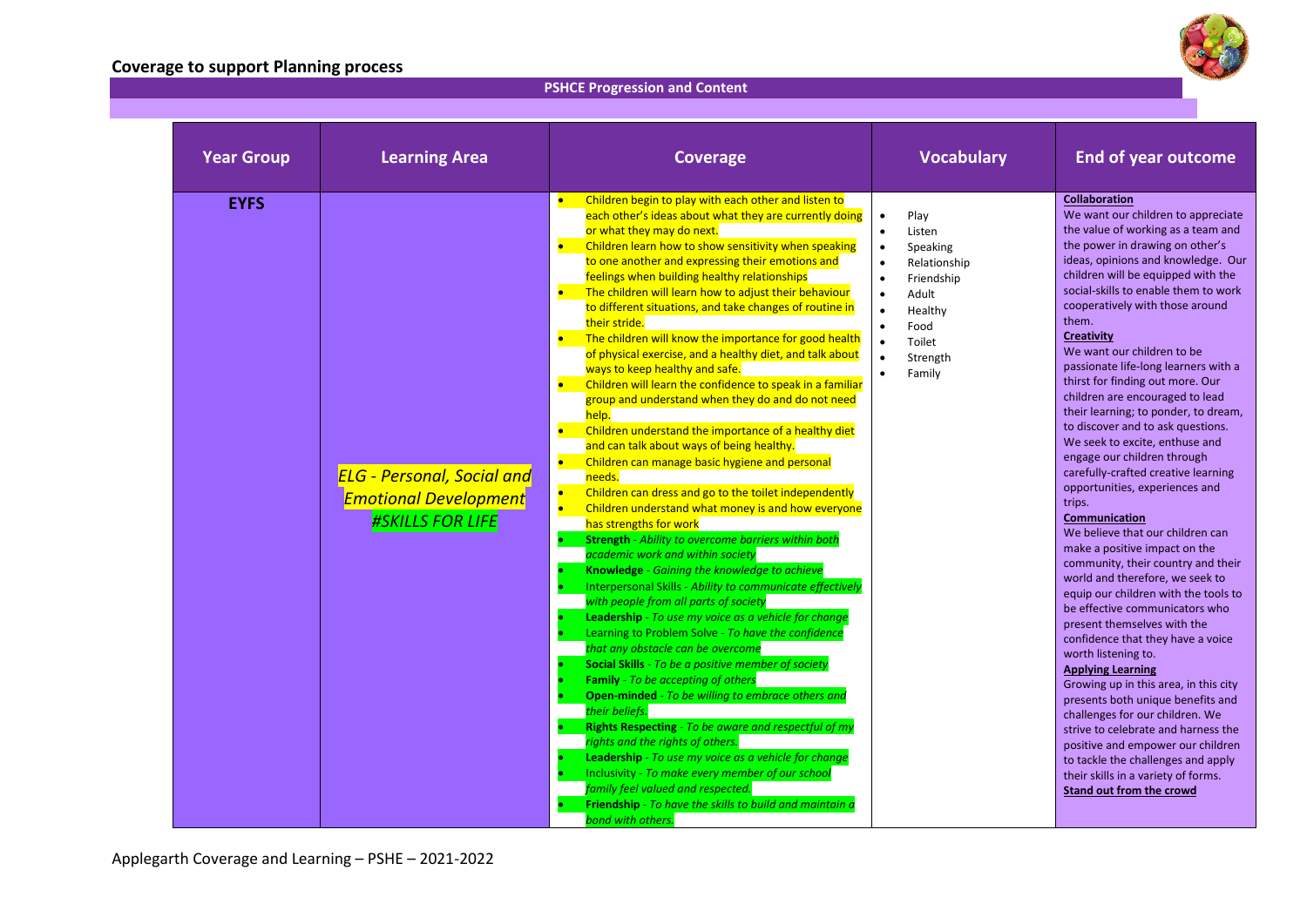

|        |                                                                                                                                              | <b>Equality</b> - To be equal in status, rights and<br>opportunities                                                                                                                                                                                                                                                                                                                                                                                                                                                                                                                                                                                                                                                                                                                                                                                                                                                                                                                                                                                                                                                                                                                                                                                                                                                                                                                                                                                                                                                                                                                                                                  |                                                                                                                                                                                                                                                                                                                                                                               | Using all of the above to create<br>confident, courteous and<br>collaborative children who are able<br>to demonstrate a wide variety of<br>awareness of their surroundings<br>and world. If our children are to |
|--------|----------------------------------------------------------------------------------------------------------------------------------------------|---------------------------------------------------------------------------------------------------------------------------------------------------------------------------------------------------------------------------------------------------------------------------------------------------------------------------------------------------------------------------------------------------------------------------------------------------------------------------------------------------------------------------------------------------------------------------------------------------------------------------------------------------------------------------------------------------------------------------------------------------------------------------------------------------------------------------------------------------------------------------------------------------------------------------------------------------------------------------------------------------------------------------------------------------------------------------------------------------------------------------------------------------------------------------------------------------------------------------------------------------------------------------------------------------------------------------------------------------------------------------------------------------------------------------------------------------------------------------------------------------------------------------------------------------------------------------------------------------------------------------------------|-------------------------------------------------------------------------------------------------------------------------------------------------------------------------------------------------------------------------------------------------------------------------------------------------------------------------------------------------------------------------------|-----------------------------------------------------------------------------------------------------------------------------------------------------------------------------------------------------------------|
| Year 1 | <b>Relationship</b><br>Living in the wider world<br><b>Health and wellbeing</b><br><b>#SKILLS FOR LIFE</b><br><b>Safeguarding curriculum</b> | Children can be a good listener<br>$\bullet$<br>Children are able to recognise what bullying is and the<br>importance of letting an adult know.<br>Children understand about different types of friends,<br>including grown-ups<br>Children know the difference between secrets and<br>$\bullet$<br>surprises and the importance of not keeping adults'<br>secret<br>Children understand the importance of privacy<br>Children should be able to discuss and talk about their<br>feelings and friends.<br>Children should be able develop and use vocabulary to<br>describe their feelings.<br>Children understand the roles of different people;<br>families and what it means to be cared for.<br>$\bullet$<br>Children understand the different groups of people<br>and who their trusted adult are.<br>$\bullet$<br>Children develop their understanding on other<br>people's opinions and views<br>Children understand the and learn the environment<br>$\bullet$<br>$\bullet$<br>Children to understand what rules are for caring or<br>other's needs; looking after the environment<br>$\bullet$<br>Children understand strengths and interests and jobs<br>in the community.<br>$\bullet$<br>Children can distinguish between what I want and<br>what we need.<br>Children can ask for help if worried about something<br>Children can identify dangers in the bathroom,<br>kitchen, bedroom etc<br>Children understand how some diseases are spread<br>can be controlled and about the responsibilities they<br>have for their own health and that of others.<br>Children can be able to name the main parts of the<br>body. | As EYFS plus:<br>Anti-bullying<br>$\bullet$<br><b>Healthy Friendships</b><br>$\bullet$<br>$\bullet$<br>Privacy<br>$\bullet$<br>Feelings<br><b>Trusted Adults</b><br>$\bullet$<br>Worried<br>$\bullet$<br>Danger<br>$\bullet$<br>$\bullet$<br>Health<br>$\bullet$<br>Body<br>Open-minded<br>$\bullet$<br>$\bullet$<br>Kitchen<br>Bathroom<br>$\bullet$<br>Bedroom<br>$\bullet$ | 'stand out from the crowd' they not<br>only need the academic excellence<br>but also the social skills to work<br>alongside others and develop<br>leadership skills.                                            |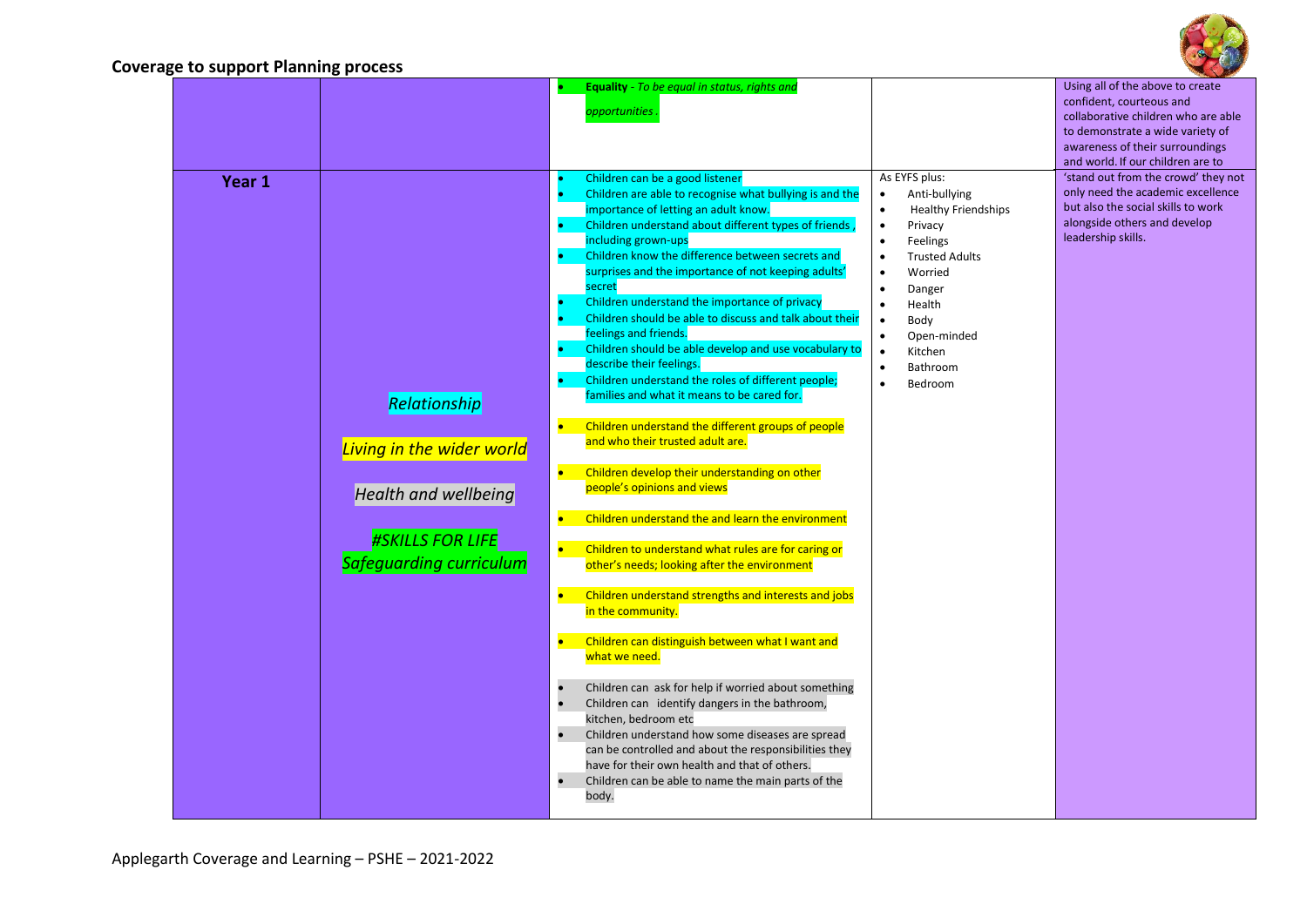

|                   |                                                                                                                                               | <b>Strength</b> - Ability to overcome barriers within both<br>academic work and within society<br><b>Knowledge</b> - Gaining the knowledge to achieve<br>Interpersonal Skills - Ability to communicate effectively<br>with people from all parts of society<br>Leadership - To use my voice as a vehicle for change<br>Learning to Problem Solve - To have the confidence<br>that any obstacle can be overcome<br><b>Social Skills</b> - To be a positive member of society<br><b>Family</b> - To be accepting of others<br><b>Open-minded</b> - To be willing to embrace others and<br>their beliefs.<br>Rights Respecting - To be aware and respectful of my<br>rights and the rights of others.<br>Leadership - To use my voice as a vehicle for change<br>Inclusivity - To make every member of our school<br>family feel valued and respected.<br>Friendship - To have the skills to build and maintain a<br>bond with others.<br><b>Equality</b> - To be equal in status, rights and<br>opportunities                                                                                      |                                                                                                                                                                                                                                                                                                                                                                                                                          |  |
|-------------------|-----------------------------------------------------------------------------------------------------------------------------------------------|--------------------------------------------------------------------------------------------------------------------------------------------------------------------------------------------------------------------------------------------------------------------------------------------------------------------------------------------------------------------------------------------------------------------------------------------------------------------------------------------------------------------------------------------------------------------------------------------------------------------------------------------------------------------------------------------------------------------------------------------------------------------------------------------------------------------------------------------------------------------------------------------------------------------------------------------------------------------------------------------------------------------------------------------------------------------------------------------------|--------------------------------------------------------------------------------------------------------------------------------------------------------------------------------------------------------------------------------------------------------------------------------------------------------------------------------------------------------------------------------------------------------------------------|--|
| Year <sub>2</sub> | <b>Relationships</b><br>Living in the wider world<br><b>Health and wellbeing</b><br><b>#SKILLS FOR LIFE</b><br><b>Safeguarding curriculum</b> | Children understand the importance of making<br>friends; feeling lonely and getting help.<br>Children begin to learn the importance of managing<br>secrets; resisting pressure and getting help; Children<br>understand the importance of recognising hurtful<br>behaviour.<br>Children can recognise things in common and<br>differences; playing and working cooperatively;<br>sharing opinions.<br>Children understand the importance of listening to<br>others and playing cooperatively.<br>Children understand the difference between safe and<br>unsafe touch.<br>Children understand what privacy means<br>Children understand about truth and lies<br>Children develop their understanding more about<br>diversity.<br>Children should be able to show what constitutes a<br>good friend<br>Children understand more about teasing and bullying.<br>Children are aware of different types of teasing and<br>bullying and that these are wrong and unacceptable.<br>Children understand about money and spending<br>Children know what money is; needs and wants;<br>looking after money | $\bullet$<br>As Year 1 plus<br>Pressure<br>٠<br>٠<br>Playing<br>$\bullet$<br>Listening<br>Privacy<br>٠<br>Truth<br>٠<br>$\bullet$<br>Lies<br>$\bullet$<br>Friendship<br>Unhealthy<br>٠<br>٠<br>Healthy<br>$\bullet$<br>Money<br>٠<br>Spending<br>$\bullet$<br>Road<br>$\bullet$<br>Safety<br>٠<br>Secrets<br>٠<br><b>Trusted Adult</b><br>٠<br>Festivals<br>٠<br><b>Bacteria</b><br>٠<br><b>Viruses</b><br>٠<br>Routines |  |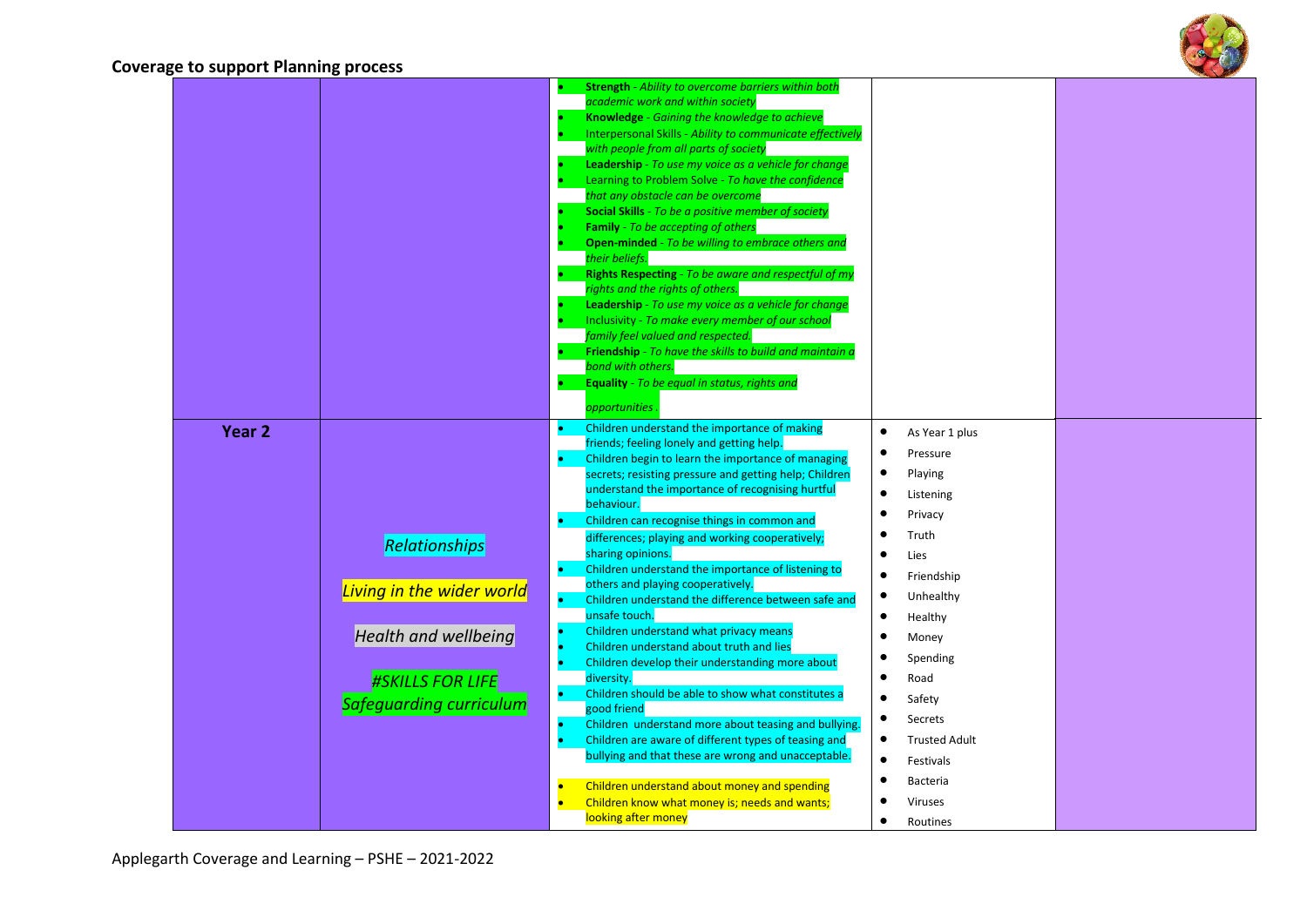

|  | $\bullet$ | Children are able to role-play simple financial                                                          | $\bullet$ | Medicines |  |
|--|-----------|----------------------------------------------------------------------------------------------------------|-----------|-----------|--|
|  |           | transactions.                                                                                            |           |           |  |
|  |           | Children understand the importance of being                                                              |           |           |  |
|  |           | emotionally safe (including road safety, cycle safety)                                                   |           |           |  |
|  | $\bullet$ | Children understand the rules for safety in the                                                          |           |           |  |
|  |           | environment (including rail, water and fire safety)                                                      |           |           |  |
|  |           | Children learn about safety online, the responsible use                                                  |           |           |  |
|  |           | of ICT, the difference between secrets and surprises                                                     |           |           |  |
|  |           | and understanding not to keep adults' secrets.                                                           |           |           |  |
|  | $\bullet$ | Children can listen to other people and play and work                                                    |           |           |  |
|  |           | cooperatively (including strategies to resolve simple                                                    |           |           |  |
|  |           | arguments through negotiation).                                                                          |           |           |  |
|  | $\bullet$ | Children can offer constructive support and feedback                                                     |           |           |  |
|  |           | to others.                                                                                               |           |           |  |
|  | $\bullet$ | Children can identify and respect the differences and                                                    |           |           |  |
|  | $\bullet$ | similarities between people.<br>Children understand the importance of respecting                         |           |           |  |
|  |           | others' privacy.                                                                                         |           |           |  |
|  |           | Children can share their opinions on things that matter                                                  |           |           |  |
|  |           | to them and explain their views through discussions                                                      |           |           |  |
|  |           | with one other person and the whole class.                                                               |           |           |  |
|  | $\bullet$ | Children understand a range of festivals.                                                                |           |           |  |
|  |           | Children understand the importance of belonging to a                                                     |           |           |  |
|  |           | group; roles and responsibilities; being the same and                                                    |           |           |  |
|  |           | different in the community.                                                                              |           |           |  |
|  | $\bullet$ | Children understand the use of the internet in                                                           |           |           |  |
|  |           | everyday life; online content and information                                                            |           |           |  |
|  |           | Children why sleep is important; medicines and                                                           |           |           |  |
|  |           | keeping healthy; keeping teeth healthy; managing                                                         |           |           |  |
|  |           | feelings and asking for help.                                                                            |           |           |  |
|  |           |                                                                                                          |           |           |  |
|  |           | Children understand what Growing older is in relation<br>to the animal life cycles; moving class or year |           |           |  |
|  |           | Children understand the safety in different                                                              |           |           |  |
|  |           | environments; risk and safety at home; emergencies.                                                      |           |           |  |
|  |           | Children understand how to deal with feelings, how to                                                    |           |           |  |
|  |           | cope with pressure.                                                                                      |           |           |  |
|  |           | Children should know what positively and negatively                                                      |           |           |  |
|  |           | affects their physical, mental and emotional health                                                      |           |           |  |
|  |           | (including the media)                                                                                    |           |           |  |
|  | $\bullet$ | Children should know who they can talk to if they are                                                    |           |           |  |
|  |           | beginning to feel pressured.                                                                             |           |           |  |
|  |           | Children should understand that bacteria and viruses                                                     |           |           |  |
|  |           | can affect health and that following simple routines                                                     |           |           |  |
|  |           | can reduce their spread.                                                                                 |           |           |  |
|  |           | Children should understand that people's bodies and                                                      |           |           |  |
|  |           | feelings can be hurt (including what makes them feel<br>comfortable and uncomfortable).                  |           |           |  |
|  |           |                                                                                                          |           |           |  |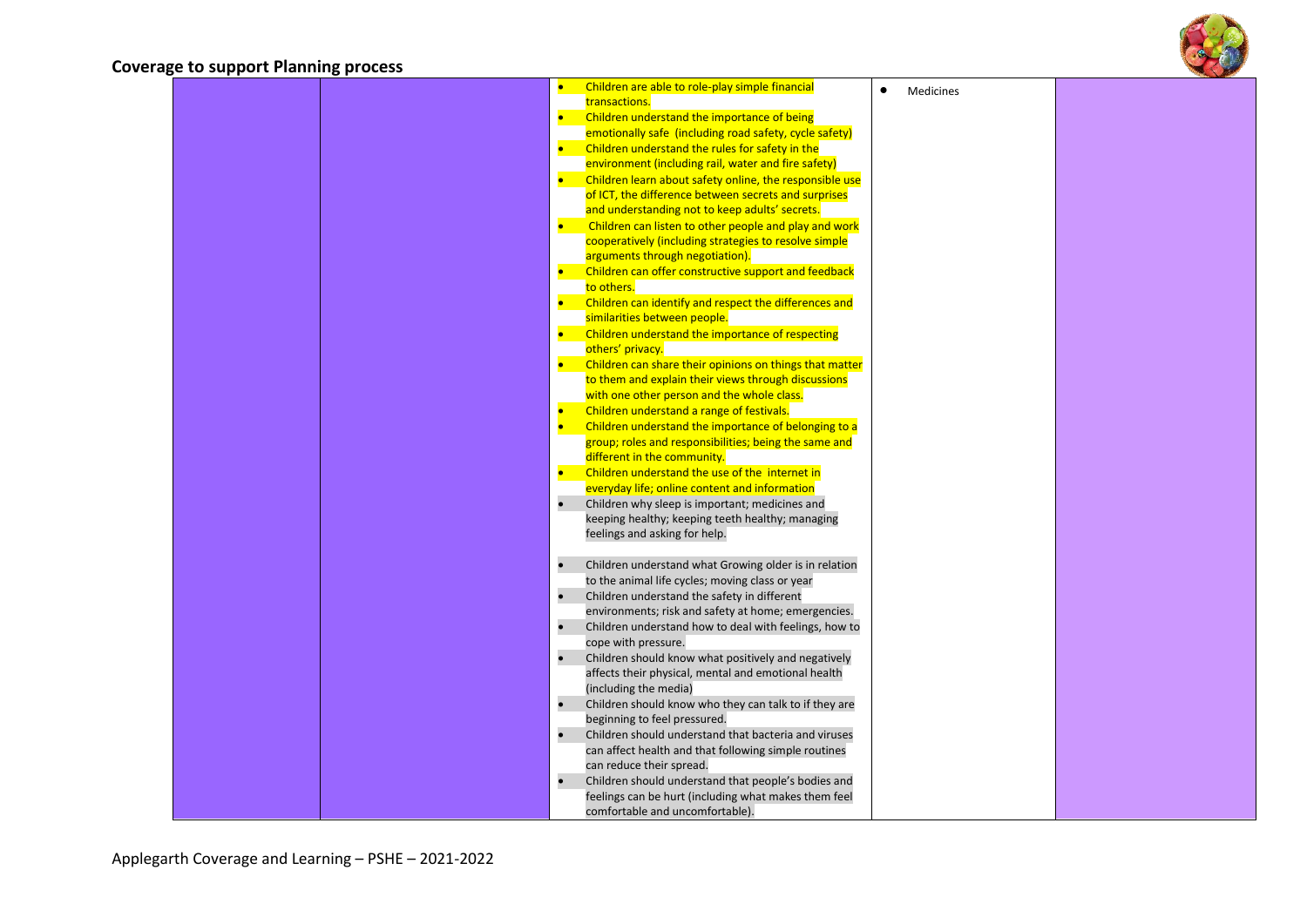

|        |                             | Children should be critical thinkers and decision                                     |  |
|--------|-----------------------------|---------------------------------------------------------------------------------------|--|
|        |                             | makers.                                                                               |  |
|        |                             | Children should be able to judge what kind of physical                                |  |
|        |                             | contact is acceptable, comfortable, unacceptable and                                  |  |
|        |                             | uncomfortable and how to respond (including who to                                    |  |
|        |                             | tell and how to tell them).                                                           |  |
|        |                             | Children should know about their right to keep certain                                |  |
|        |                             | things 'private'                                                                      |  |
|        |                             | Children should be able to write about their feelings                                 |  |
|        |                             | Children should be able understand about gender,                                      |  |
|        |                             | growing and reproducing                                                               |  |
|        |                             | Children should understand and be aware of                                            |  |
|        |                             | differences and reproductive processes about outdoor                                  |  |
|        |                             | places and how to behave responsibly.                                                 |  |
|        |                             | Children should understand about medicines and                                        |  |
|        |                             | everyday drugs and how to deal with unhelpful<br>pressure.                            |  |
|        |                             | $\bullet$<br>Children understand the school rules about health and                    |  |
|        |                             | safety, basic emergency aid procedures, where and                                     |  |
|        |                             | how to get help.                                                                      |  |
|        |                             | <b>Strength - Ability to overcome barriers within both</b>                            |  |
|        |                             | academic work and within society                                                      |  |
|        |                             | <b>Knowledge</b> - Gaining the knowledge to achieve                                   |  |
|        |                             | Interpersonal Skills - Ability to communicate effectively                             |  |
|        |                             | with people from all parts of society                                                 |  |
|        |                             | Leadership - To use my voice as a vehicle for change                                  |  |
|        |                             | Learning to Problem Solve - To have the confidence                                    |  |
|        |                             | that any obstacle can be overcome                                                     |  |
|        |                             | <b>Social Skills</b> - To be a positive member of society                             |  |
|        |                             | Family - To be accepting of others                                                    |  |
|        |                             | <b>Open-minded</b> - To be willing to embrace others and                              |  |
|        |                             | their beliefs.                                                                        |  |
|        |                             | Rights Respecting - To be aware and respectful of my                                  |  |
|        |                             | rights and the rights of others.                                                      |  |
|        |                             | Leadership - To use my voice as a vehicle for change                                  |  |
|        |                             | Inclusivity - To make every member of our school                                      |  |
|        |                             | family feel valued and respected.                                                     |  |
|        |                             | Friendship - To have the skills to build and maintain a                               |  |
|        |                             | bond with others.                                                                     |  |
|        |                             | <b>Equality</b> - To be equal in status, rights and opportunities                     |  |
| Year 3 |                             | Children what makes a family and features of family                                   |  |
|        | <b>Relationships</b>        | life.<br>As KS1 plus<br>$\bullet$                                                     |  |
|        |                             | Children understand about extended families.<br><b>Extended Families</b><br>$\bullet$ |  |
|        | Living in the wider world   | Children are able to discuss issues for families living<br>Oversea<br>$\bullet$       |  |
|        |                             | overseas<br><b>Boundaries</b><br>$\bullet$                                            |  |
|        |                             | Children understand what a positive, healthy<br>Hurtful<br>$\bullet$                  |  |
|        | <b>Health and wellbeing</b> | relationship and develop the skills to form and<br>$\bullet$<br>Laws                  |  |
|        |                             | maintain positive and healthy relationships.<br>Rights<br>$\bullet$                   |  |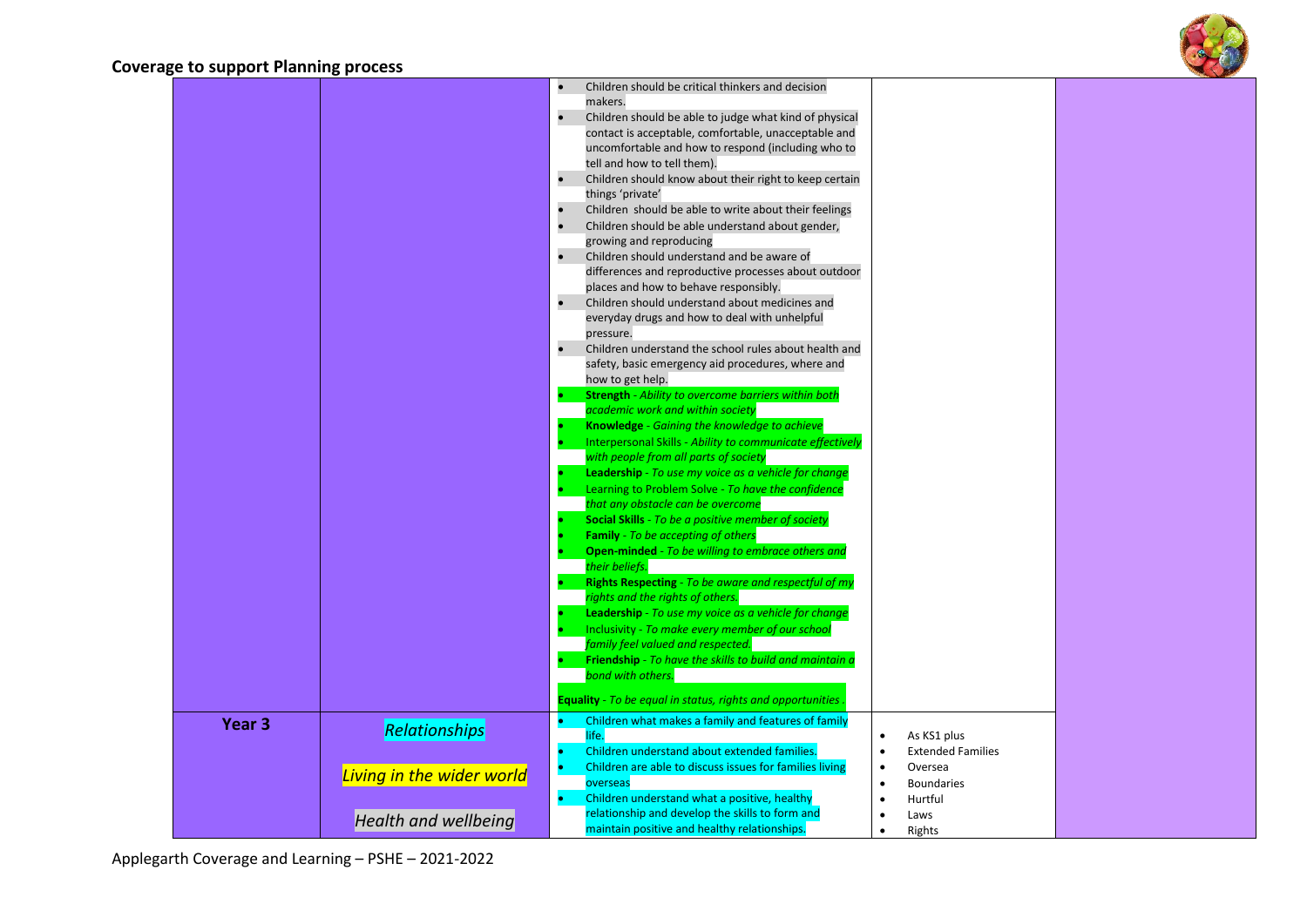

|                                | Children can recognise ways in which a relationship<br>can be unhealthy and who to talk to if they need | Freedoms<br>$\bullet$<br>Responsibilities |  |
|--------------------------------|---------------------------------------------------------------------------------------------------------|-------------------------------------------|--|
| <b>#SKILLS FOR LIFE</b>        | support.                                                                                                | Duties<br>$\bullet$                       |  |
| <b>Safeguarding curriculum</b> | Children understand personal boundaries; safely                                                         | Democracy<br>$\bullet$                    |  |
|                                | responding to others; the impact of hurtful behaviour.                                                  | Hazards<br>$\bullet$                      |  |
|                                | Recognising respectful behaviour; the importance of                                                     | $\bullet$<br>Safety                       |  |
|                                | self-respect; courtesy and being polite                                                                 | Smoking<br>$\bullet$                      |  |
|                                | Children understand about behaving responsibly                                                          | Decision<br>$\bullet$                     |  |
|                                | Children understand the importance of respecting                                                        | Equality<br>$\bullet$                     |  |
|                                | others' privacy                                                                                         | Leadership<br>$\bullet$                   |  |
|                                | Children will look after a toy pet, and recorded this                                                   | Social Skils<br>$\bullet$                 |  |
|                                | Children are able to talk about feelings                                                                |                                           |  |
|                                | Children can recognise and respond appropriately to a                                                   |                                           |  |
|                                | wider range of feelings in others.                                                                      |                                           |  |
|                                | $\bullet$<br>Children will understand why and how rules and laws                                        |                                           |  |
|                                | that protect themselves and others are made and                                                         |                                           |  |
|                                | enforced.                                                                                               |                                           |  |
|                                | Children know why different rules are needed in                                                         |                                           |  |
|                                | different situations and how to take part in making                                                     |                                           |  |
|                                | and changing rules.<br>Children will understand the value of rules and laws;                            |                                           |  |
|                                | $\bullet$<br>rights, freedoms and responsibilities                                                      |                                           |  |
|                                | Children understand that there are different kinds of                                                   |                                           |  |
|                                | responsibilities, rights and duties at home, at school,                                                 |                                           |  |
|                                | in the community and towards the environment.                                                           |                                           |  |
|                                | $\bullet$<br>Children understand about school and local                                                 |                                           |  |
|                                | democracy about sources of products and Fairtrade.                                                      |                                           |  |
|                                | $\bullet$<br>Children will understand how the internet is used;                                         |                                           |  |
|                                | assessing information online                                                                            |                                           |  |
|                                | $\bullet$<br>Children understand their different health choices and                                     |                                           |  |
|                                | habits; what affects feelings and expressing feelings.                                                  |                                           |  |
|                                | Children can share their personal strengths and                                                         |                                           |  |
|                                | achievements; managing and reframing setbacks                                                           |                                           |  |
|                                | $\bullet$<br>Children know the risks, hazards and safety in the local                                   |                                           |  |
|                                | environment and unfamiliar places                                                                       |                                           |  |
|                                | $\bullet$<br>Children understand what food is healthy and why.                                          |                                           |  |
|                                | Children can recognise opportunities to make their                                                      |                                           |  |
|                                | own choices about food and what might influence                                                         |                                           |  |
|                                | their choices and the benefits of eating a balanced                                                     |                                           |  |
|                                | diet.                                                                                                   |                                           |  |
|                                | Children should be able to design a series of healthy                                                   |                                           |  |
|                                | menus and compare these with each other and the<br>food offered in school.                              |                                           |  |
|                                | $\bullet$<br>Children understand how their body will change as                                          |                                           |  |
|                                | they approach and move through puberty.                                                                 |                                           |  |
|                                |                                                                                                         |                                           |  |
|                                |                                                                                                         |                                           |  |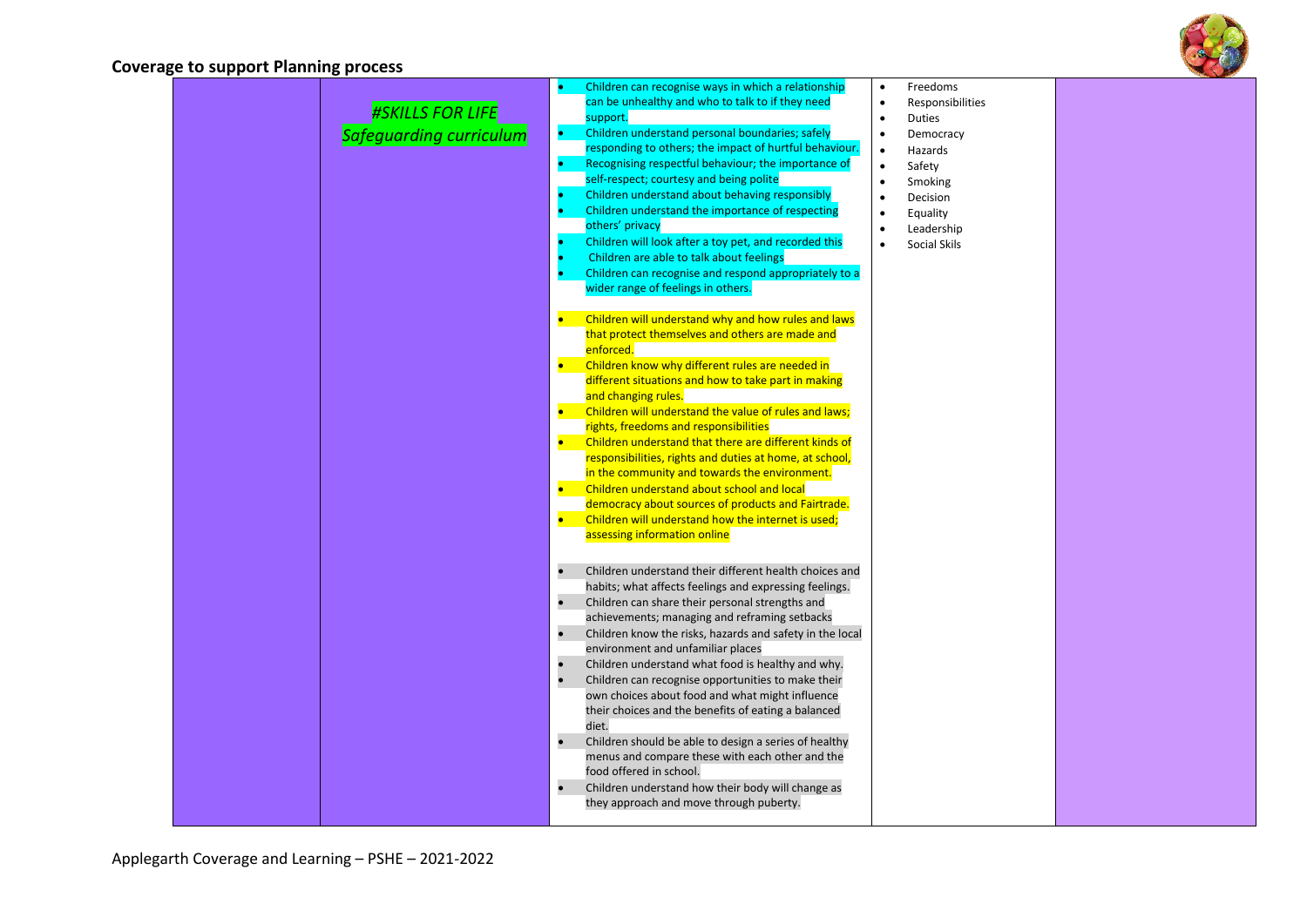

|        |                                                                                                                                               | Children understand the effects of smoking and how<br>$\bullet$<br>to make safe decisions.<br>Children understand how to make informed choices<br>$\bullet$<br>(including recognising that choices can have positive,<br>neutral and negative consequences).<br><b>Strength</b> - Ability to overcome barriers within both<br>academic work and within society<br><b>Knowledge</b> - Gaining the knowledge to achieve<br>Interpersonal Skills - Ability to communicate effectively<br>with people from all parts of society<br>Leadership - To use my voice as a vehicle for change<br>Learning to Problem Solve - To have the confidence<br>that any obstacle can be overcome<br><b>Social Skills</b> - To be a positive member of society<br><b>Family</b> - To be accepting of others<br><b>Open-minded</b> - To be willing to embrace others and<br>their beliefs.<br>Rights Respecting - To be aware and respectful of my<br>rights and the rights of others.<br>Leadership - To use my voice as a vehicle for change<br>Inclusivity - To make every member of our school<br>family feel valued and respected.<br><b>Friendship</b> - To have the skills to build and maintain a<br>bond with others. |                                                                                                                                                                                                                                                                                                                                          |  |
|--------|-----------------------------------------------------------------------------------------------------------------------------------------------|------------------------------------------------------------------------------------------------------------------------------------------------------------------------------------------------------------------------------------------------------------------------------------------------------------------------------------------------------------------------------------------------------------------------------------------------------------------------------------------------------------------------------------------------------------------------------------------------------------------------------------------------------------------------------------------------------------------------------------------------------------------------------------------------------------------------------------------------------------------------------------------------------------------------------------------------------------------------------------------------------------------------------------------------------------------------------------------------------------------------------------------------------------------------------------------------------------|------------------------------------------------------------------------------------------------------------------------------------------------------------------------------------------------------------------------------------------------------------------------------------------------------------------------------------------|--|
|        |                                                                                                                                               | Equality - To be equal in status, rights and<br>$\bullet$<br>opportunities                                                                                                                                                                                                                                                                                                                                                                                                                                                                                                                                                                                                                                                                                                                                                                                                                                                                                                                                                                                                                                                                                                                                 |                                                                                                                                                                                                                                                                                                                                          |  |
| Year 4 | <b>Relationships</b><br>Living in the wider world<br><b>Health and wellbeing</b><br><b>#SKILLS FOR LIFE</b><br><b>Safequarding curriculum</b> | Children understand positive friendships,<br>including online.<br>Children understand how to respond to hurtful<br>behaviour; managing confidentiality; recognising<br>risks online<br>Children understand respect differences and<br>similarities; discussing difference sensitively<br>Children understand about different types of<br>relationships including friends and families, civil<br>partnerships and marriage<br>Children understand about the concept of<br>'keeping something confidential or secret<br>Children understand when we should or should<br>not agree to this and when it is right to 'break a<br>confidence' or 'share a secret'<br>Children understand about equal opportunities<br>and their importance<br>Children understand what makes a community;<br>shared responsibilities<br>Children how data is shared and used<br>Children understand about how the media<br>influences decisions                                                                                                                                                                                                                                                                                  | As Year 3 plus<br>$\bullet$<br>Respect<br>$\bullet$<br>Confidentiality<br>$\bullet$<br>Partnerships<br>$\bullet$<br><b>Equal Opportunities</b><br>Community<br>$\bullet$<br>Influences<br>Personal<br>$\bullet$<br>Recycling<br>$\bullet$<br>Voluntary agencies<br>$\bullet$<br>Dental<br>Hygiene<br>$\bullet$<br>Emotional<br>$\bullet$ |  |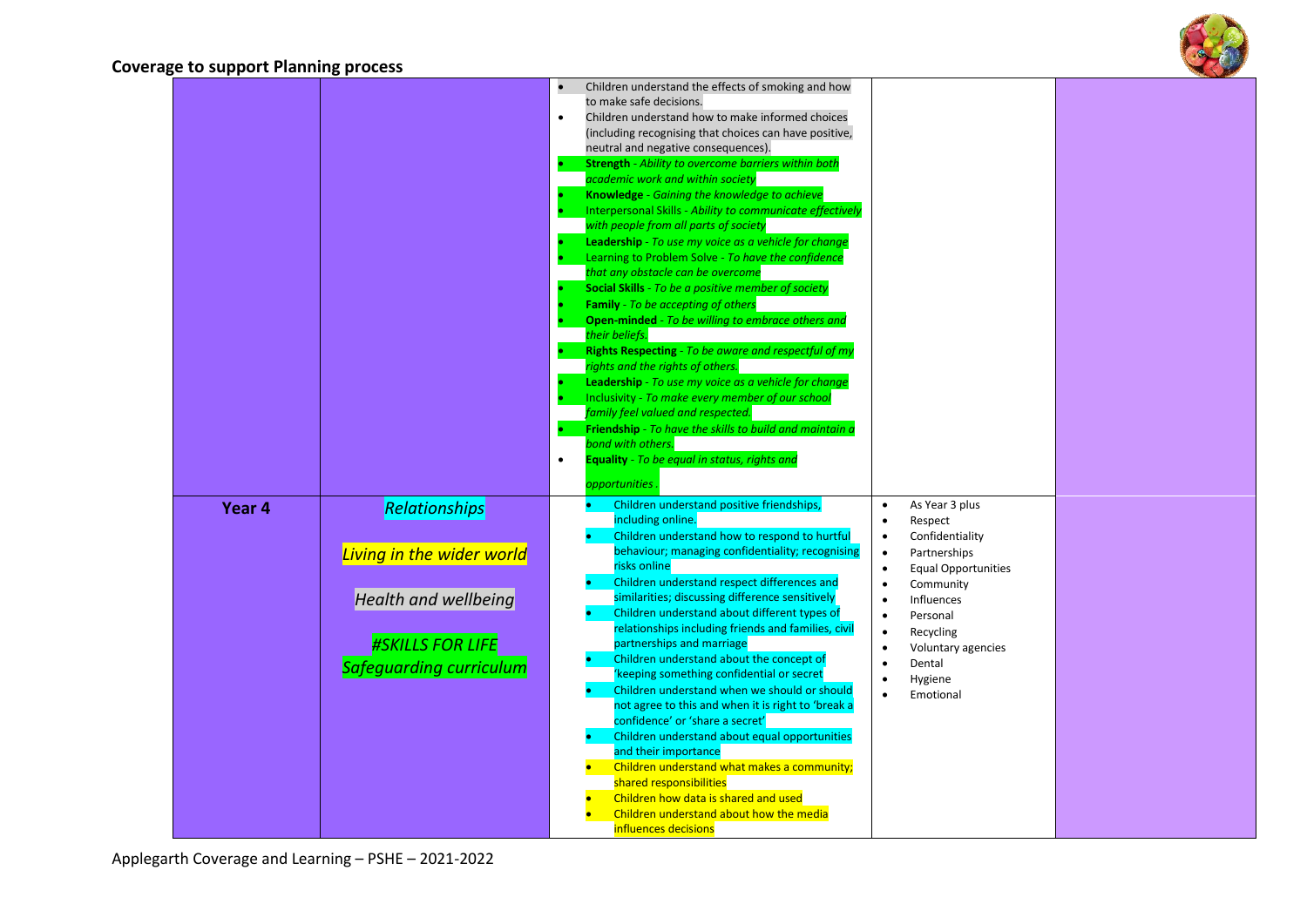

| Children understand about sources of persuasion                                               |  |
|-----------------------------------------------------------------------------------------------|--|
| including the media                                                                           |  |
| Children understand the importance of                                                         |  |
| protecting personal information, including                                                    |  |
| passwords, addresses and images                                                               |  |
| Children understand more about the local                                                      |  |
| community                                                                                     |  |
| Children understand how making decisions                                                      |  |
| about money; using and keeping money safe                                                     |  |
| Children can explain what can be recycled in                                                  |  |
| their "local" recycling bins                                                                  |  |
| Children understand about what voluntary                                                      |  |
| agencies do.                                                                                  |  |
| Children understand the importance of                                                         |  |
| maintaining a balanced lifestyle; oral hygiene                                                |  |
| and dental care.                                                                              |  |
| Children understand personal identity;<br>recognising individuality and different qualities;  |  |
| mental wellbeing.                                                                             |  |
| Children are aware of medicines and household                                                 |  |
| products;                                                                                     |  |
| Children understand about what food is healthy                                                |  |
| and why                                                                                       |  |
| Children understand about the effects of                                                      |  |
| smoking and how to make safe decisions                                                        |  |
| Children understand about types of behaviour                                                  |  |
| and their consequences                                                                        |  |
| Children understand about types of behaviour                                                  |  |
| and their consequences                                                                        |  |
| Children understand about the emotional                                                       |  |
| changes they may experience during puberty.                                                   |  |
| <b>Strength - Ability to overcome barriers within</b>                                         |  |
| both academic work and within society                                                         |  |
| Knowledge - Gaining the knowledge to achieve<br>Interpersonal Skills - Ability to communicate |  |
| effectively with people from all parts of society                                             |  |
| Leadership - To use my voice as a vehicle for                                                 |  |
| change                                                                                        |  |
| Learning to Problem Solve - To have the                                                       |  |
| confidence that any obstacle can be overcome                                                  |  |
| <b>Social Skills</b> - To be a positive member of society                                     |  |
| <b>Family</b> - To be accepting of others                                                     |  |
| Open-minded - To be willing to embrace others                                                 |  |
| and their beliefs.                                                                            |  |
| Rights Respecting - To be aware and respectful                                                |  |
| of my rights and the rights of others.                                                        |  |
| Leadership - To use my voice as a vehicle for                                                 |  |
| change                                                                                        |  |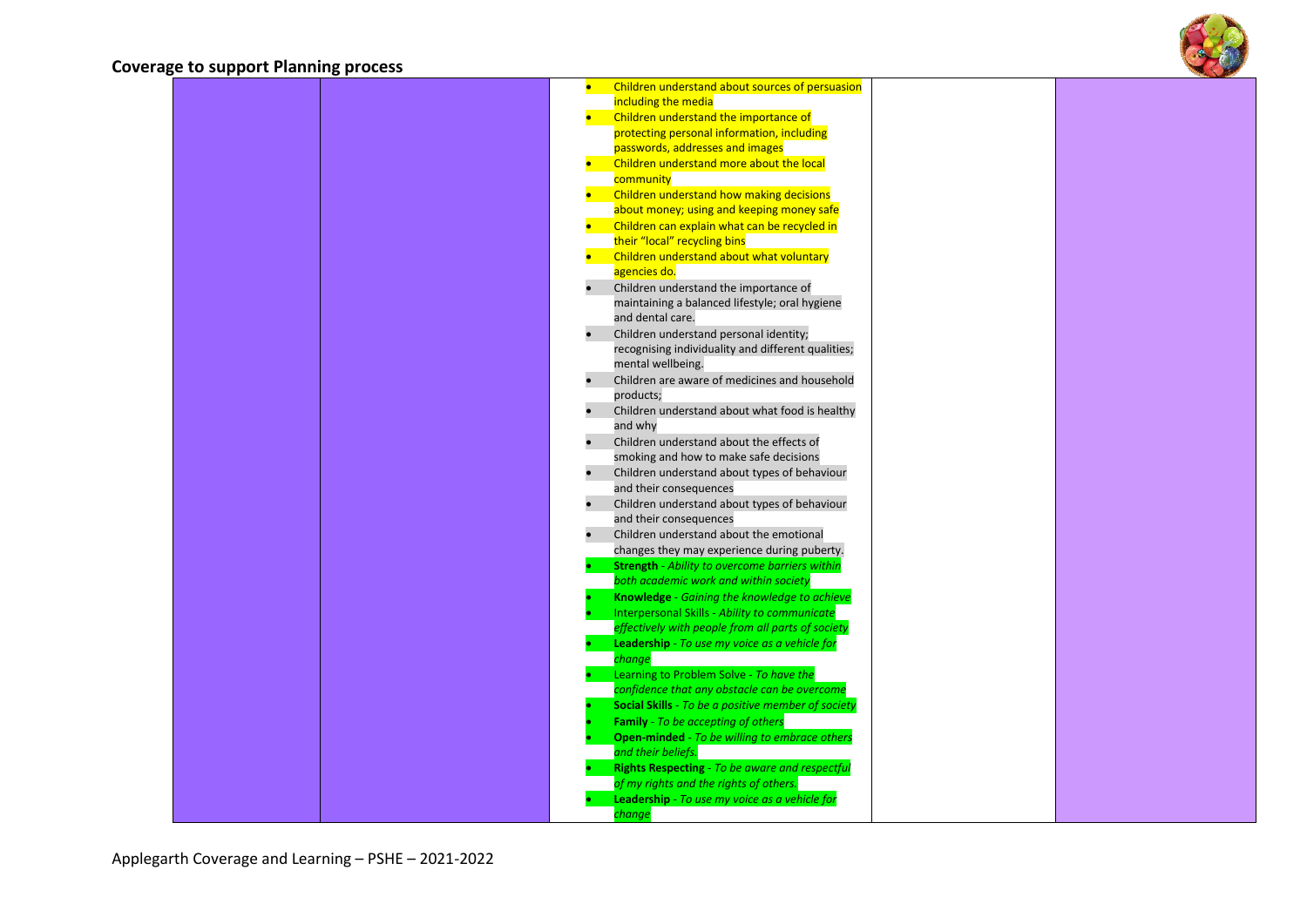

|                   |                                | Inclusivity - To make every member of our school                                              |                       |  |
|-------------------|--------------------------------|-----------------------------------------------------------------------------------------------|-----------------------|--|
|                   |                                | family feel valued and respected.                                                             |                       |  |
|                   |                                | Friendship - To have the skills to build and                                                  |                       |  |
|                   |                                | maintain a bond with others.                                                                  |                       |  |
|                   |                                | <b>Equality</b> - To be equal in status, rights and opportunities                             |                       |  |
| Year <sub>5</sub> |                                | Children understand more about a range of                                                     | As Year 3 plus        |  |
|                   |                                | issues that can affect families                                                               | Divorce               |  |
|                   |                                | Children understand about change, including                                                   | Separation            |  |
|                   |                                | transitions loss, separation, divorce and                                                     | Bereavement           |  |
|                   |                                | bereavement                                                                                   | Loss                  |  |
|                   |                                | Children understand how to manage requests for                                                | Physical contact      |  |
|                   |                                | images of themselves or others; what is and is<br>not appropriate to ask for or share         | Prejudice             |  |
|                   |                                | Children understand how to manage friendships                                                 | Discriminated         |  |
|                   |                                | and peer influence                                                                            | Safekeeping           |  |
|                   |                                | Children understand physical contact and feeling                                              | Uncomfortable         |  |
|                   |                                | safe                                                                                          | Protection            |  |
|                   |                                | Children understand to respond respectfully to a                                              | Stereotypes<br>Media  |  |
|                   |                                | wide range of people; recognising prejudice and                                               | Diversity             |  |
|                   |                                | discrimination                                                                                | Gender                |  |
|                   |                                | Children understand about how to deal with                                                    | Identity<br>$\bullet$ |  |
|                   | <b>Relationships</b>           | bullies                                                                                       | Disability            |  |
|                   |                                | Children understand how it feels to be excluded                                               | Emergencies           |  |
|                   | Living in the wider world      | or discriminated against                                                                      | FGM                   |  |
|                   |                                | Children understand the responsible use of                                                    | Drugs                 |  |
|                   |                                | mobile phones: safekeeping and who to talk to if                                              | Tobacco               |  |
|                   | <b>Health and wellbeing</b>    | they feel uncomfortable or concerned by                                                       | Legal                 |  |
|                   |                                | requests for personal images, or images of<br>others.                                         | Illegal               |  |
|                   | <b>#SKILLS FOR LIFE</b>        |                                                                                               |                       |  |
|                   |                                | Children understand about protecting the                                                      |                       |  |
|                   | <b>Safeguarding curriculum</b> | environment; compassion towards others                                                        |                       |  |
|                   |                                | How information online is targeted; Children<br>understand about different media types, their |                       |  |
|                   |                                | role and impact                                                                               |                       |  |
|                   |                                | Children can identify different job interests and                                             |                       |  |
|                   |                                | aspirations; what influences career choices;                                                  |                       |  |
|                   |                                | workplace stereotypes                                                                         |                       |  |
|                   |                                | Children understand that differences and                                                      |                       |  |
|                   |                                | similarities between people arise from a number                                               |                       |  |
|                   |                                | of factors, including family, cultural, ethnic, racial                                        |                       |  |
|                   |                                | and religious diversity, age, sex, gender identity,                                           |                       |  |
|                   |                                | sexual orientation, and disability                                                            |                       |  |
|                   |                                | Children understand about how local democracy<br>$\bullet$                                    |                       |  |
|                   |                                | works                                                                                         |                       |  |
|                   |                                | Children understand about issues facing                                                       |                       |  |
|                   |                                | refugees, particularly in their local community                                               |                       |  |
|                   |                                | Children understand about how they can work                                                   |                       |  |
|                   |                                | together to bring about change                                                                |                       |  |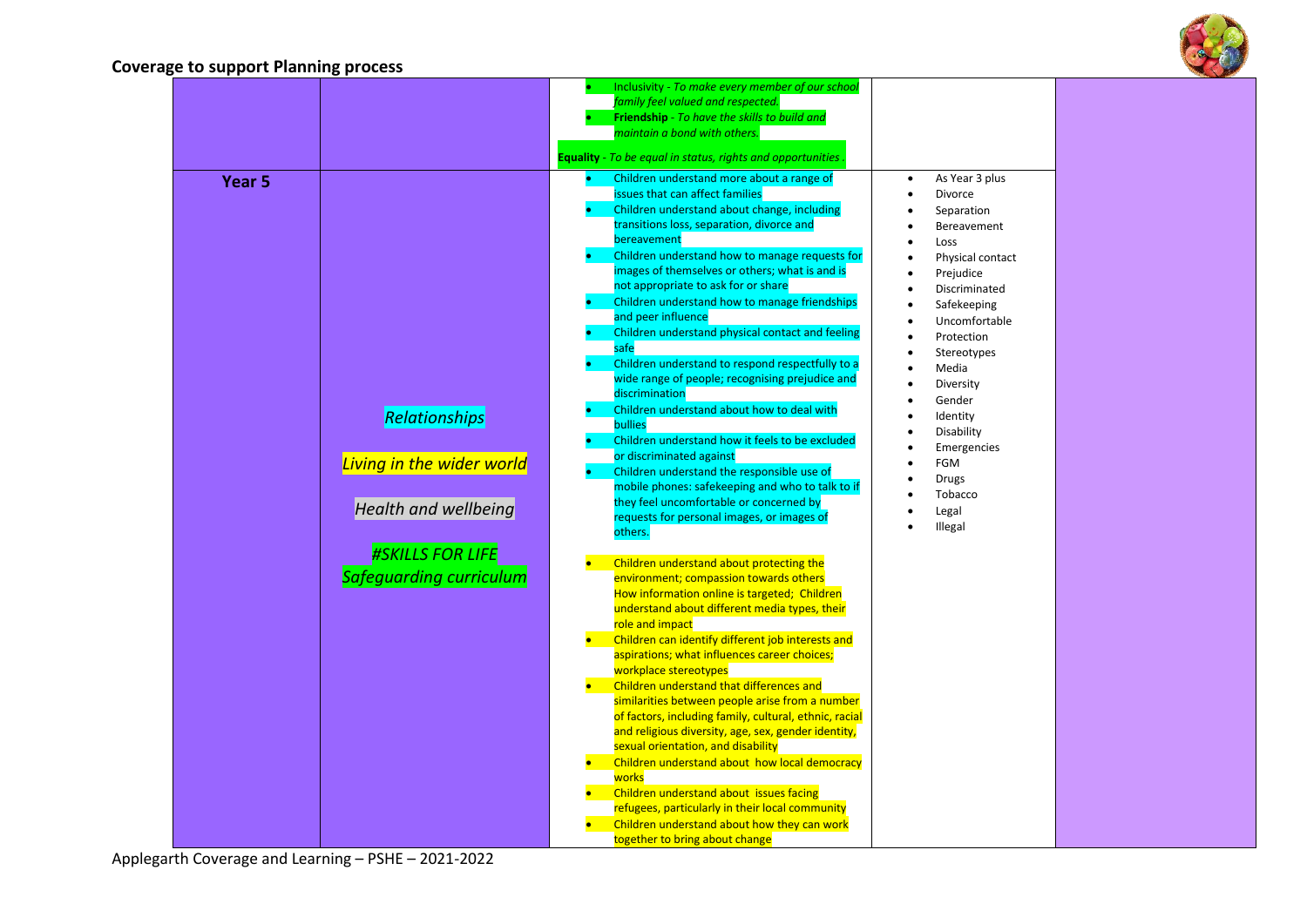



| . |           |                                                                                                    |  |
|---|-----------|----------------------------------------------------------------------------------------------------|--|
|   | $\bullet$ | Children understand about about saving and<br>spending                                             |  |
|   |           |                                                                                                    |  |
|   |           | Children understand healthy sleeping habits; sun                                                   |  |
|   |           | safety; medicines, vaccinations, immunisations                                                     |  |
|   |           | and allergies                                                                                      |  |
|   |           | Children understand physical and emotional                                                         |  |
|   |           | changes in puberty; personal hygiene routines;                                                     |  |
|   |           | support with puberty                                                                               |  |
|   | $\bullet$ | Children understand keeping safe in different                                                      |  |
|   |           | situations, including responding in emergencies,<br>first aid.                                     |  |
|   |           | Children understand about how their own                                                            |  |
|   |           | lifestyle contributes to health.                                                                   |  |
|   |           | Children understand what is meant by the term                                                      |  |
|   |           | 'habit' and why habits can be hard to change.                                                      |  |
|   |           | Children understand about taking care of their                                                     |  |
|   |           | body, understanding that they have autonomy<br>and the right to protect their body from            |  |
|   |           | inappropriate and unwanted contact:                                                                |  |
|   |           | understanding that actions such as female                                                          |  |
|   |           | genital mutilation (FGM) constitute abuse, are a                                                   |  |
|   |           | crime and how to get support if they have fears                                                    |  |
|   |           | for themselves or their peers.                                                                     |  |
|   |           | Children understand about development from                                                         |  |
|   |           | birth and specific body parts.                                                                     |  |
|   |           | Children understand about human reproduction.                                                      |  |
|   |           | Children know which, why and how, commonly                                                         |  |
|   |           | available substances and drugs (including alcohol<br>and tobacco) could damage their immediate and |  |
|   |           | future health and safety.                                                                          |  |
|   |           | Children know that some are legal, some are                                                        |  |
|   |           | restricted and some are illegal to own, use and                                                    |  |
|   |           | supply to others.                                                                                  |  |
|   |           | Children know about alcohol, attitudes to drugs                                                    |  |
|   |           | and making safe decisions in situations involving                                                  |  |
|   |           | drugs.                                                                                             |  |
|   |           | Children know how to set goals and targets for<br>themselves.                                      |  |
|   | $\bullet$ | Children know about situations which could                                                         |  |
|   |           | cause them personal risk.                                                                          |  |
|   |           | <b>Strength</b> - Ability to overcome barriers within                                              |  |
|   |           | both academic work and within society                                                              |  |
|   |           | <b>Knowledge</b> - Gaining the knowledge to achieve                                                |  |
|   |           | Interpersonal Skills - Ability to communicate                                                      |  |
|   |           | effectively with people from all parts of society                                                  |  |
|   |           | Leadership - To use my voice as a vehicle for<br>change                                            |  |
|   |           |                                                                                                    |  |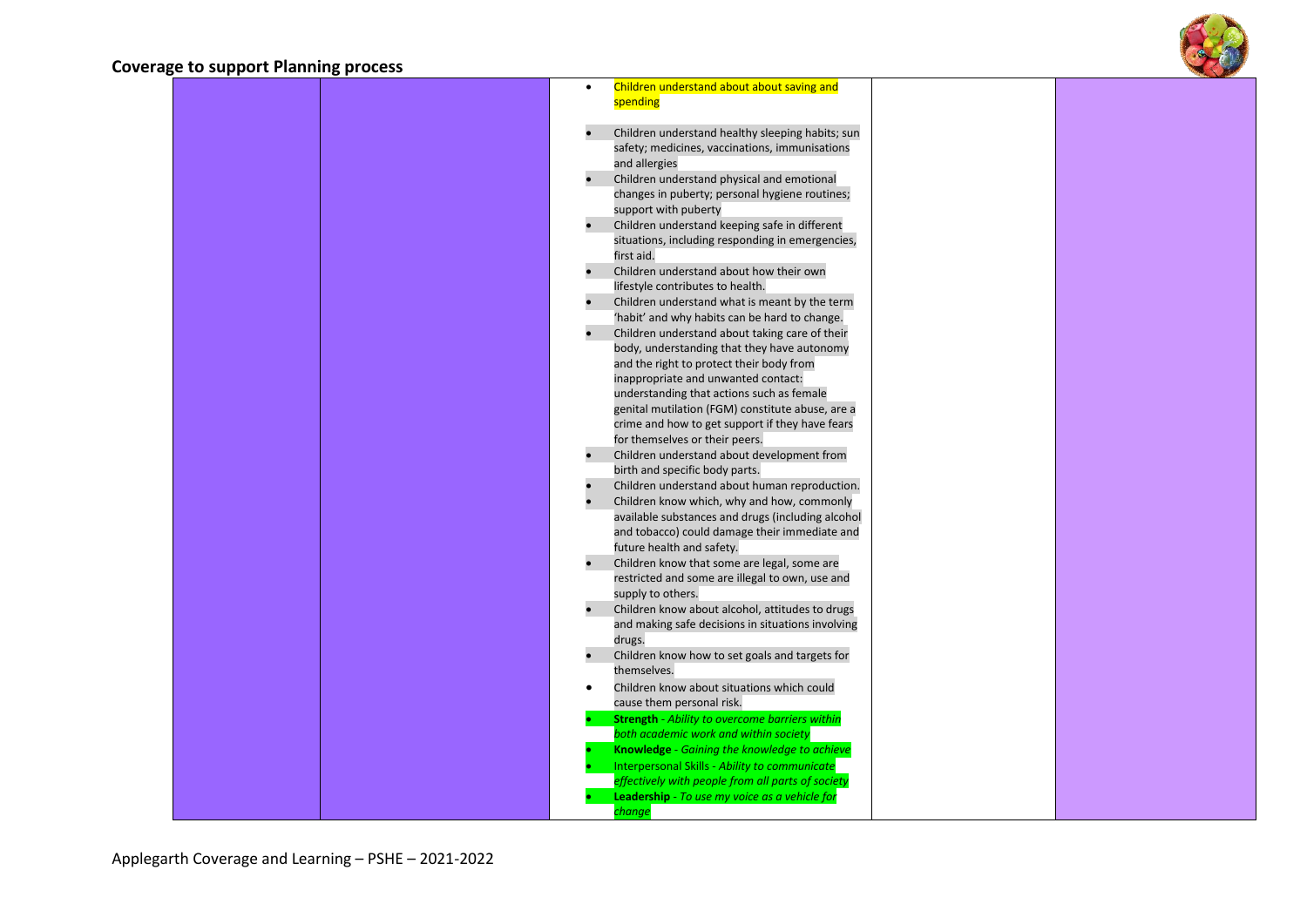

|                   |                                                           | Learning to Problem Solve - To have the<br>confidence that any obstacle can be overcome<br><b>Social Skills</b> - To be a positive member of society<br><b>Family</b> - To be accepting of others<br><b>Open-minded</b> - To be willing to embrace others<br>and their beliefs.<br>Rights Respecting - To be aware and respectful<br>of my rights and the rights of others.<br>Leadership - To use my voice as a vehicle for<br>change<br>Inclusivity - To make every member of our school<br>family feel valued and respected.<br>Friendship - To have the skills to build and<br>maintain a bond with others.<br><b>Equality</b> - To be equal in status, rights and |                                                                                                    |  |
|-------------------|-----------------------------------------------------------|------------------------------------------------------------------------------------------------------------------------------------------------------------------------------------------------------------------------------------------------------------------------------------------------------------------------------------------------------------------------------------------------------------------------------------------------------------------------------------------------------------------------------------------------------------------------------------------------------------------------------------------------------------------------|----------------------------------------------------------------------------------------------------|--|
| Year <sub>6</sub> |                                                           | opportunities                                                                                                                                                                                                                                                                                                                                                                                                                                                                                                                                                                                                                                                          | As Year 5 plus<br>$\bullet$                                                                        |  |
|                   |                                                           | Children understand partnerships and marriage.<br>Children understand how to manage pressure<br>and what consent is in different situations<br>Children can express opinions and respect other<br>points of view, including discussing topical issues<br>Children know how to deal with conflicts as they<br>arise                                                                                                                                                                                                                                                                                                                                                     | Consent<br>Peer Acceptance<br>Aggression<br>Discrimination<br>Government<br>Parliament<br>Economic |  |
|                   | <b>Relationships</b><br>Living in the wider world         | Children are able to suggest strategies for<br>handling conflict<br>Children are able to recognise how "peer<br>acceptance" may be influential in their actions<br>and behaviours                                                                                                                                                                                                                                                                                                                                                                                                                                                                                      | Privacy<br><b>Bullying</b><br>Racism<br><b>Mental Health</b>                                       |  |
|                   | <b>Health and wellbeing</b>                               | Children understand about how families behave<br>Children understand about parenting and love<br>Children understand what aggressive behaviour                                                                                                                                                                                                                                                                                                                                                                                                                                                                                                                         | Human rights<br>Environment<br><b>British Values</b>                                               |  |
|                   | <b>#SKILLS FOR LIFE</b><br><b>Safeguarding curriculum</b> | Children understand the importance of valuing<br>diversity; challenging discrimination and<br>stereotypes                                                                                                                                                                                                                                                                                                                                                                                                                                                                                                                                                              | <b>British Laws</b><br><b>Universal Rights</b><br>Transitions<br>Secondary School                  |  |
|                   |                                                           | Children can evaluating media sources; sharing<br>things online<br>Children understand the influences and attitudes<br>to money; money and financial risks                                                                                                                                                                                                                                                                                                                                                                                                                                                                                                             |                                                                                                    |  |
|                   |                                                           | Children understand more about people in their<br>community<br>Children understand the government and<br>parliament                                                                                                                                                                                                                                                                                                                                                                                                                                                                                                                                                    |                                                                                                    |  |
|                   |                                                           | Children understand about the people who are<br>responsible for helping them stay healthy and<br>safe and ways that they can help these people.                                                                                                                                                                                                                                                                                                                                                                                                                                                                                                                        |                                                                                                    |  |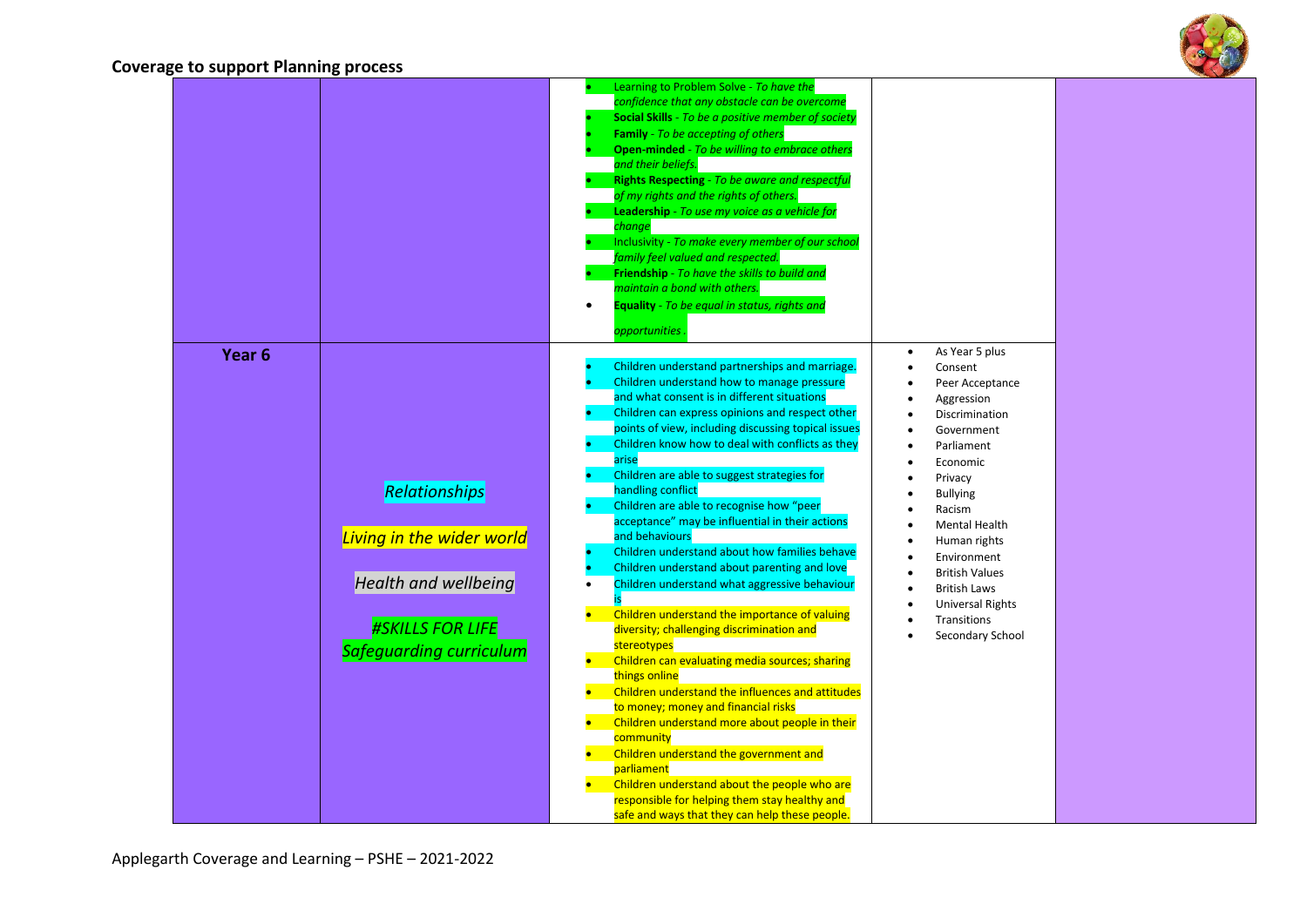

|  | Children understand about the importance of               |  |
|--|-----------------------------------------------------------|--|
|  | respecting others' privacy.                               |  |
|  | Children understand about the role money plays            |  |
|  | in their own and others' lives, including how to          |  |
|  | manage their money and about being a critical             |  |
|  | consumer.                                                 |  |
|  | Children understand that actions have                     |  |
|  | consequences and emotionally as well as                   |  |
|  | physically and that bullying and racist behaviours        |  |
|  | are wrong.                                                |  |
|  | Children know that resources can be allocated in          |  |
|  | different ways and that these economic choices            |  |
|  | affect individuals, communities and the                   |  |
|  | sustainability of the environment                         |  |
|  | Children understand about enterprise and the<br>$\bullet$ |  |
|  | skills that make someone 'enterprising'.                  |  |
|  | Children what affects mental health and ways to           |  |
|  | take care of it; managing change, loss and                |  |
|  | bereavement; managing time online.                        |  |
|  | Children understand human reproduction and                |  |
|  | birth; increasing independence; managing<br>transition.   |  |
|  |                                                           |  |
|  | Children understand physical and emotional                |  |
|  | changes in puberty; personal hygiene routines;            |  |
|  | support with puberty.                                     |  |
|  | Children understand about keeping personal                |  |
|  | information safe; regulations and choices; drug           |  |
|  | use and the law.                                          |  |
|  | Children understand about taking on more                  |  |
|  | personal responsibility.                                  |  |
|  | Children understand the effects and risks of              |  |
|  | drugs and the consequences of use.                        |  |
|  | Children understand that there is nothing that            |  |
|  | they should be afraid to ask about.                       |  |
|  | Children understand about how to manage                   |  |
|  | requests for images of themselves or others;              |  |
|  | what is and is not appropriate to ask for or share;       |  |
|  | who to talk to if they feel.                              |  |
|  | Children should know that there are some                  |  |
|  | cultural practices that are against British law and       |  |
|  | universal human rights such as female genital             |  |
|  | mutilation.                                               |  |
|  | Children should explore questions about RSE.              |  |
|  | Children should understand about change,<br>$\bullet$     |  |
|  | including transitions (between Key Stages and             |  |
|  | schools), loss, separation, divorce and                   |  |
|  | bereavement).                                             |  |